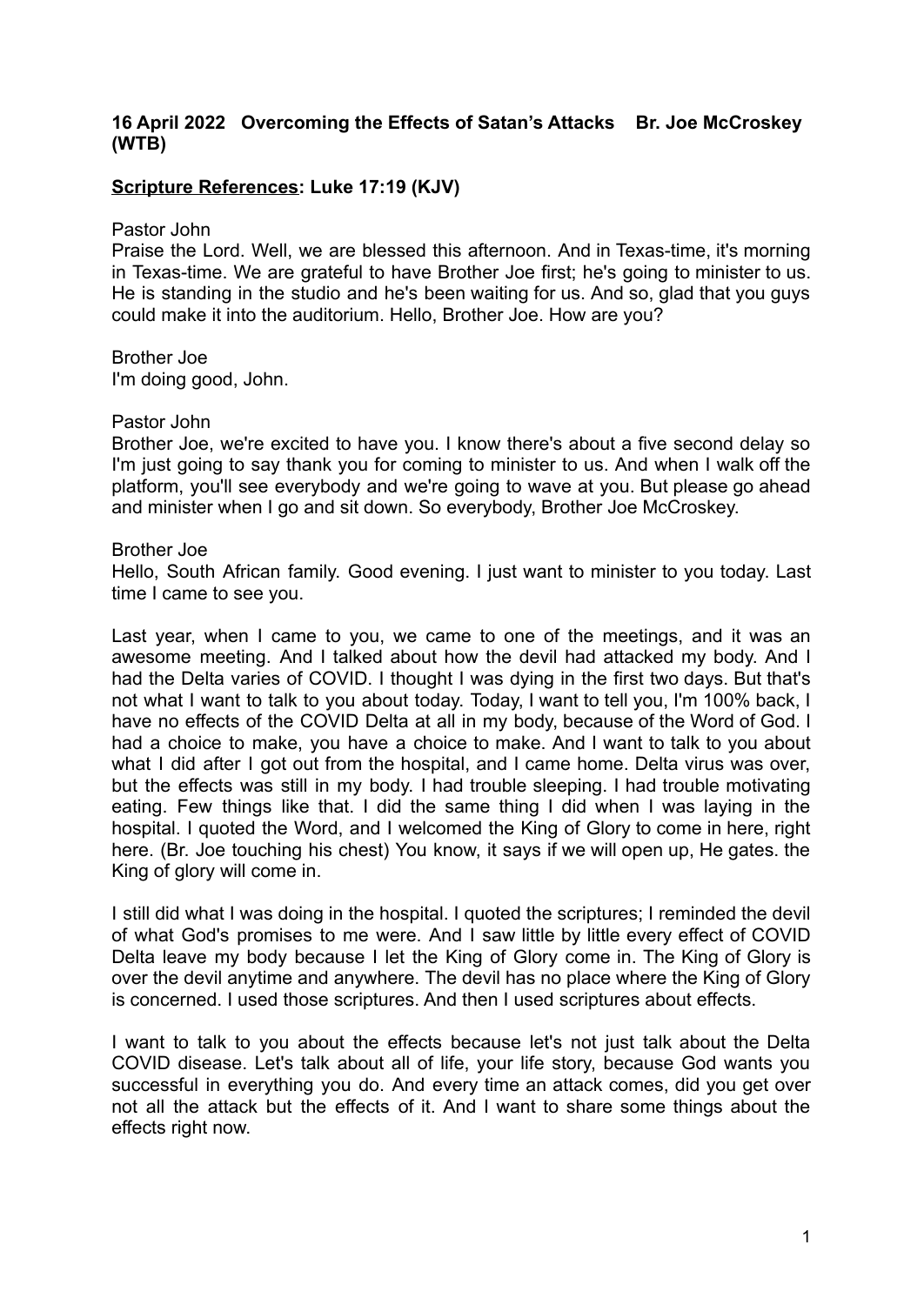I hunt in Montana, I have for years and years. I go up every year. I Elk hunt, deer hunt. Sometimes I miss a year depending on what our schedules are. But when I go up there, I walk through the forest, and I can see the effects of a fire that happened 20 years ago.

There'll be snow all over the ground, but underneath that snow is logs and underneath that is burnt wood and you could trip all over it. And when the snow's all gone, you can see all the effects of the fire, but the fire is out. But the effect was not until they clear the land. And then I go into another meadow, and they've cleared all that, the green grass starts coming back and you see life again.

What I want to minister to you, today is, are you over the effects of any of the attacks the devil has done for you, spirit, soul, and body? You know, when God came to the woman with the issue of blood, and when she came up and she touched His garment, she was exercising her faith and He looked at her and He said, "Daughter, your faith has made you whole." Whole does not have effects in it. It takes care of the effects. So when He said daughter, "You've been made whole." The effects of that blood disease, her spending her money, her being in agony and pain is over and there were no effects. I truly believe she recovered all the finances she spent with that evil disease that the devil had put on her. She didn't no longer had the blood disease. She was made whole.

We can say okay, the lady with the issue of blood, the blood disease, when she touched His garment, she was healed. But she was also made whole or had no effects of it. Everything God wants you to have, is wholeness. He wants you to have unlimited favor, unlimited blessings, unlimited wholeness. Therefore, if you've had a financial attack, that attack might be over, but are the effects of it over. Mine and Brother Jerry's grandfathers went through the Great Depression. The Great Depression ended, but it never got out of my grandfather, and Brother Jerry's grandfather. It never got out of them, they still felt the effects of it, even though there was a way out. But now since then, Brother Jerry and myself, that curse has been broke. And we don't walk under the effects of the Great Depression. Amen.

It doesn't matter what's going on in America today, South Africa, all over the world. Jesus said, "I will bless you and make you whole." Whole in your pocketbook, hole in your walk, whole in your spirit. Spirit, soul, and body will be made whole.

If you take a look at the issue of blood, with the illustration of the lady with the issue of blood. All she had to do was put her trust in Jesus Christ. You can't have your trust in any economicals, you can't have your trust in anything to do with a world system, although some of it might be okay. You've got to have your trust in God, His Word and listening to the Holy Spirit daily. Not just once. Daily. I fully believe if you hear the Holy Spirit daily, He will keep you whole and He will keep you from going through things that will try to steal from you because He knows all things.

Let's look at a little bit more that has to do with the effects. Not long ago, I had a person called me. And they had gone through a financial thing, they had lost everything, and it was because of COVID. Everything closed down. It totally took all their wealth. They spent all of it on the year of living and everything. They had nothing. But I told him, I said, that that truly happened, but that's not where the story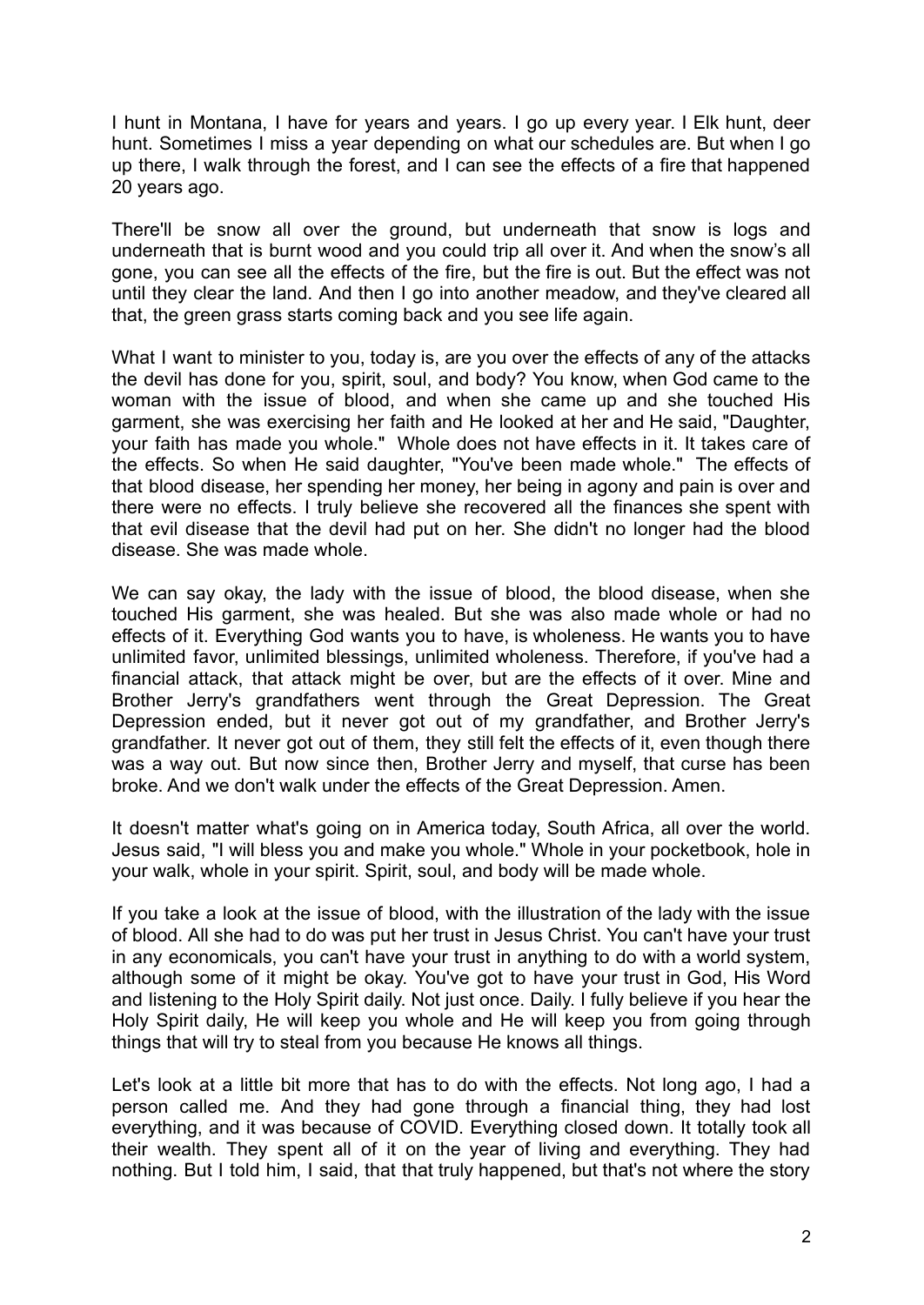ends. If you will continue to bless God with your giving, and you'll continue to share the Word and you'll continue to listen to the Word you will come back. And that was a year ago. Right now, he had the best financial reports that he had to pay income tax. In other words, it went from one side to the other. But what the thing was, is he made the choice to go God's way and not what you're hearing in the world. Don't go by what you're hearing, South African family. Don't go by that at all. You go but what God's Word says, and He says, "You are blessed and highly favored in everything you do." Everywhere you go, if you go in, you go out if you come back, it doesn't matter. You are blessed and that's what the effects you're going to have. All you have to do is believe it and act upon it.

Now as I was looking at the lady with the issue of blood, there was two things she did. She had to engage her faith. And we know faith comes by hearing the Word. You know, it doesn't say in the story how much words she heard about Jesus. She just heard He was a healer and she grabbed hold of it and when she did, then she knew if I could just touch His garment that would activate my faith. She didn't know what it would do on Jesus' side. But when He seen it, He stopped and He looked around and said, "Who touched Me?" Out of all the people, everyone that was coming in and touching Him and bumping Him and everything. There was something that touched Him and it was called faith speaking. When she touched Him, faith spoke, and faith touched Him and said, "This is somebody that's exercising My faith, and I real reward her." And He did and He gave her not only healing of her blood disease, but He gave her no effects of any kind and I'm gonna tell you what, I think probably that lady went to preach.

You know, it didn't tell us the whole story. But I'm gonna tell you, when God does something like that, for me, I will tell somebody about it.

Then I got to look at its different illustrations, because I was talking about effects. I got to look at illustrations. I found an illustration in Luke 17 verse 12 through 19. It's talking about lepers. And it was talking about how they lifted up their voice, and "Jesus, Master, have mercy on us." Well, you know, anytime you ask Jesus, you're going to Jesus, then He's going to give you what He has. And that is the Mercy, the grace, and the healing. And so, He healed their bodies. And in a loud voice, one of them, he took, and he glorified the Lord. And the Lord said, "Arise, go thy way, thy faith is made the whole." I believe that leper, he was one of the only ones that came back, but I believe when he praises God and gives God the glory. And the Lord told him, **<sup>19</sup> …Arise, go thy way: thy faith hath made thee whole. (Luke 17:19 KJV).** I believe whatever leprosy effects he had on him, it disappeared. And if it was fingers gone, they grew back. If it was toes gone, they grew back because He said, "You will not have any effects of leprosy." He took the leprosy, He healed him of it and took the effects of it away.

Now I want to ask you: What kind of effects do you have, of the things that the devil is put up on you? We know it's not God, because in John 10:10, it says, *the thief comes, but to kill, steal, and destroy, but I have come that you might have life, and not only life, but the wholeness, abundant life*. So, no effects of the bad life. So, the leper went forth, I think he recovered everything he had lost because of leprosy, because it said he had no effects of leprosy. I don't know about you and me, but I'm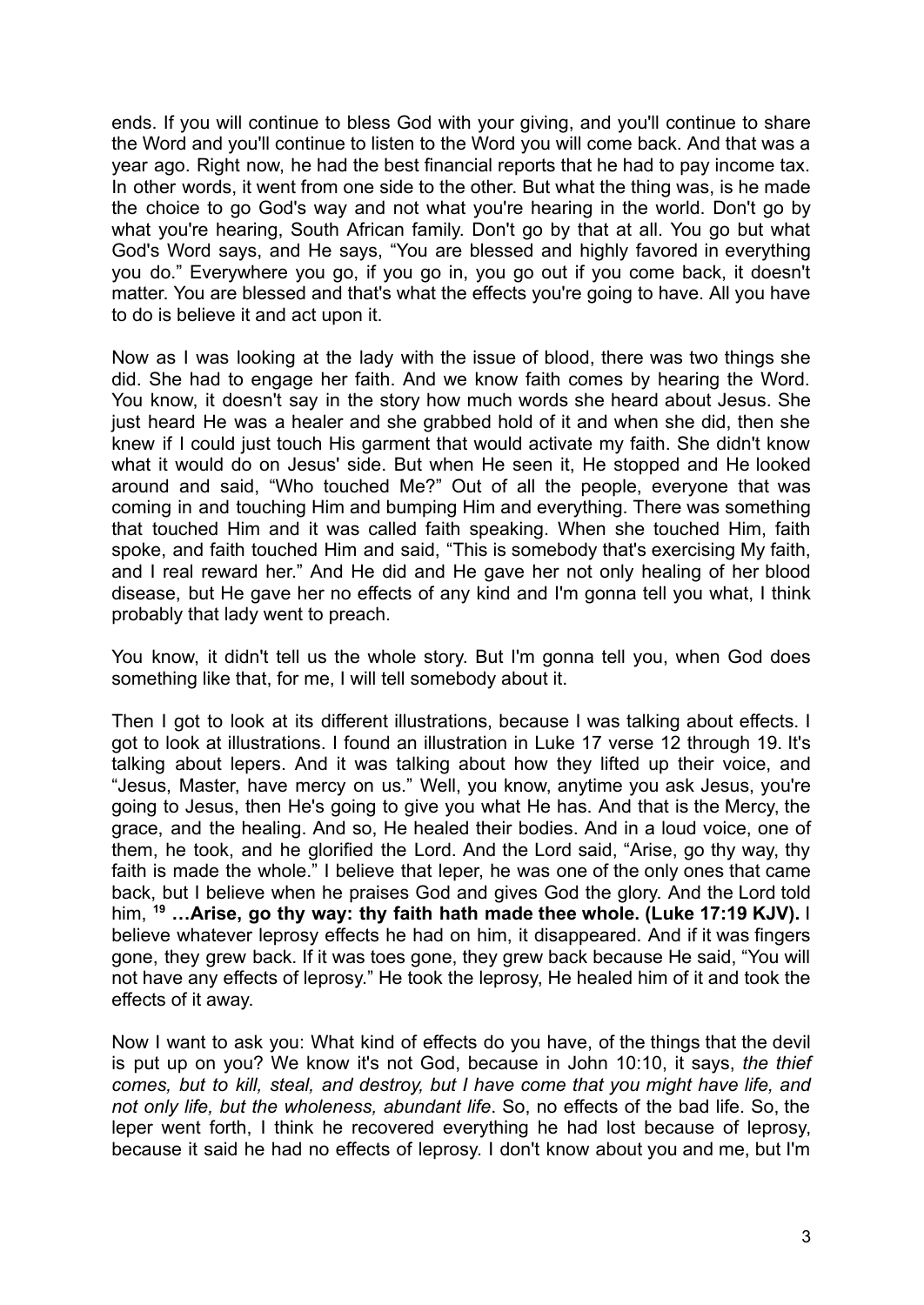praising the Lord, because I want exactly everything the devil stole from me, I want it back. But I don't want the effects of it, Amen.

You might have it in your body right now... You know, me and Brother Jerry travel all over the world. And somebody asked me, I was thinking about different types of effects. And I said, "Well, Lord, you know, there's several different effects, you know, spirit, soul and body." And when we go forth into meetings, we see people, and Joyce's dad had had a stroke. When he was probably in his 50's. He never recovered from the stroke or the effects of the stroke. The stroke was over, but the effects were still there, and the effects were with him until he died. He couldn't go down in the pasture, he was a cattleman. He could not go down in the pasture and minister to people, because he couldn't walk. So, he stumbled, he fell, he couldn't get up. So, he had the stroke, the stroke left, but the effects never left.

You might have symptoms from a stroke. And now you want the effects gone. That could be an arm that's stiff, that could be a leg that's not moving right. That could be any part of your body, that that disease affected you. But it might not be that it could be sugar blood pressure; it could be blood pressure. The devil has attacked you. And now you've got it under control, but you don't even want the effects of it. Then we got to go to the Word and say, "I'm not satisfied with this."

The Lord asked me this morning, He said "Joe, ask your South African family: Are they satisfied with the least, not having the best of God?" And I said, "I already know what they'll say, they want the best of God." That's what they want in their lives. Because we don't want what's left over from the disease. We want where God made us in wholeness, that's the part we want. When I got to look at it, I thought of the different things that could be the effects, and I started looking at; a person had fallen and broke their leg. And so, when it was repaired, the break was over, but they couldn't use the leg the way they could before they started playing soccer or your football, or whatever you would say, they couldn't do it that way. So even the brake was over. They had repaired it, but he still had the effects of it. But when God touches your body, and I'm talking about a person now I know, he had that leg, he couldn't use it all the time, it limited him in what he did, but when God's power hit his leg with a hand laid on it, he was instantly healed and had no effects of the break. It was as if the break did not happen.

Praise the Lord with me, people! Look what we have, we have a covenant with God that we can take, and we can believe that even the effect of any evil attack is out of our bodies, is away from our family. You might have a family member that was attacked with some kind of a symptom, and the symptom is not that bad, but the effects are still there. You keep laying hands, you keep praying, you keep praising God until every one of the effects are out of their life, and they can do what they want to do.

Now, I was also looking in other places about effects because it's good to use the New Testament, but I like the Old Testament, too, and I'd seen some Shadrack, Meshack and Abednego. And you know, that's one of my favorite stories anyway, because, you know, when they wouldn't bow to the king and they wouldn't serve his god; and hey, what do you think's going on in the world right now? They're trying to make us bow to their god, but we won't do it. We'll never do it, and so that's what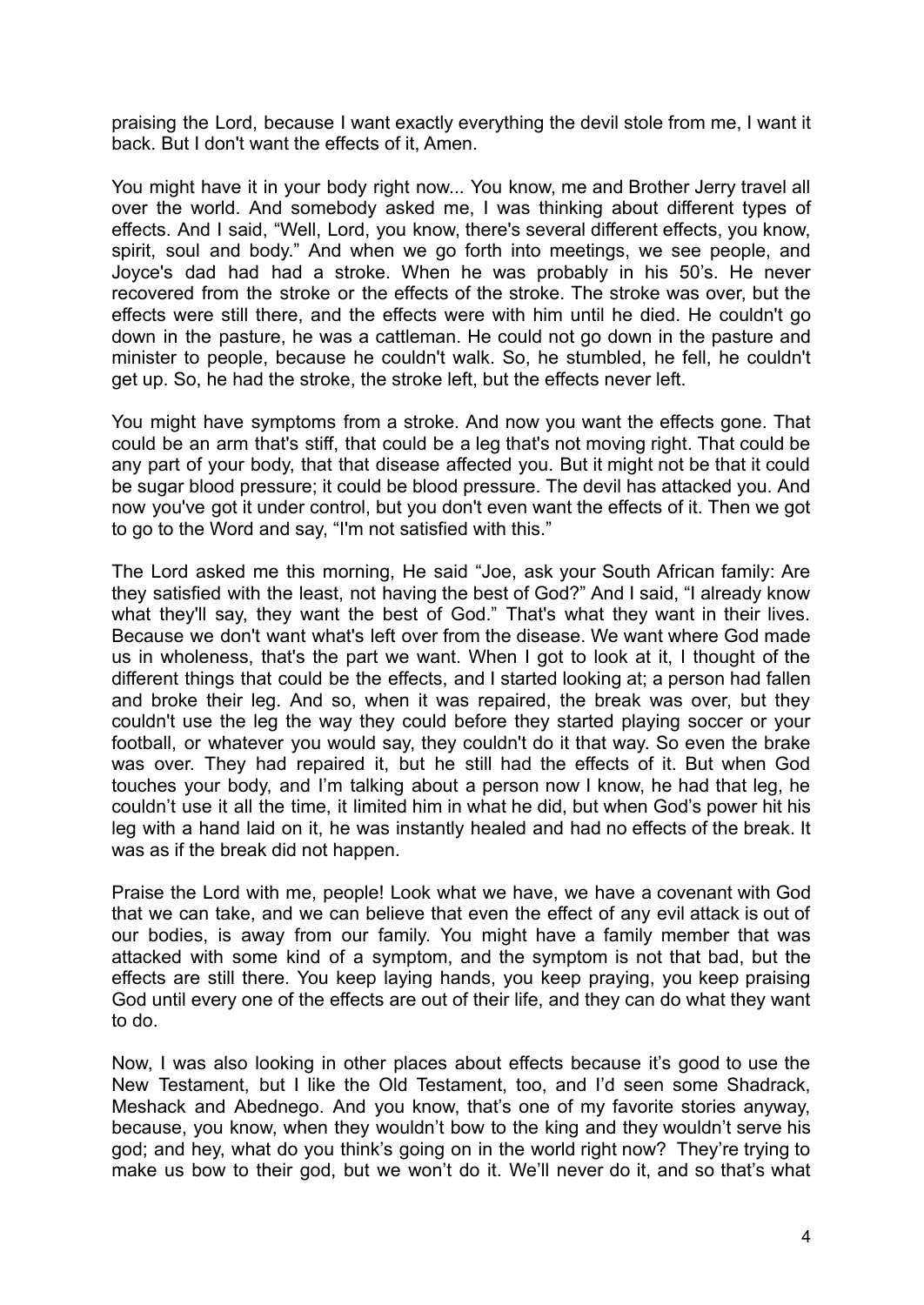Shadrack, Meshack and Abednego said: "We won't bow to your god." So, the king said: "Well, let's just heat that furnace 7 times hotter."

You know what, they could've heated it 20 times hotter, it isn't going to make no difference when the King of glory steps into your circumstance. And so, we know that they threw them into the furnace, and we know at some point the king said: "Hold it! How come there's 4 in there?" Because the King of glory stepped in to help them out. And it said when they came out of there, the king had to go talk to them because his mighty men were burned up by just opening the furnace. They were thrown into the furnace, and they came out not even smelling like smoke. Had no effect of being thrown into flames, because they came out, no burns on their bodies, did not even smell like smoke. I need another shout!

So, you understand that all the things the devil is trying to do in the world today, and we see them one after the other, don't get your mind on that, get your mind on the promises of God. What has God said to you? What He's going to do and how He's going to do it; He knows. All we must do is tune into the Holy Spirit.

You know, this week I was sitting at my desk, and I got a phone call, and it was a disturbing phone call; and it was from one of the reservations that we do a lot of work on in America, and the thing was, is that a 14-year-old and a 17-year-old, they committed suicide. They took their own lives, and it deeply upset me. I just sat there, and I wept, and I said: "Lord, this is why we have to get the Word of God out more than we ever do. This is why we're doing Zoom, this is why we're doing media, this is why we're sending out lessons, discipleship training. Because we've got to give the world hope." Those two kids had no hope, didn't know where to turn, and you know what? The choice would've been all they had to do was turn to God. But if they didn't know that, and I don't know, if either one of these kids were saved, I have no idea. That hurt me again, that somehow those kids weren't in church probably, weren't hearing the Word, nobody to build them up and edify them, and so they saw no way out, so they ended their life. When I heard that I thought, Lord, you're the hope of glory, Christ in us is the hope of glory. I even got to meditating on that as: "What is the effects of not knowing the Word?" Well, the effects of not knowing the Word are, we keep going down, down, down, down. But when you put the Word in you and start building it up, it brings you up, up, up, up.

You know, there was a Pastor not long back. Now he was a born-again Pastor, I don't know about spirit-filled church, but he committed suicide. Now there's three people I'm talking about that committed suicide. Two of them had no hope. But he was a good, born again, believer, and he had no hope. And he turned to the other way and took his own life, because of all the pressure that was on him because of his job.

People, we can't let a job, we can't let anything get to pressure, that we don't know how to release that pressure by going to God and saying, "Lord, I can't handle this, show me what I need to do." But I know you got to get into the Word. You got to listen to God, you got to get in His presence, you got to hear the Holy Spirit.

Now, this tore up everybody in this man's church. The effects now were not just him taking his own life. Now the effects are going all through the church, and you know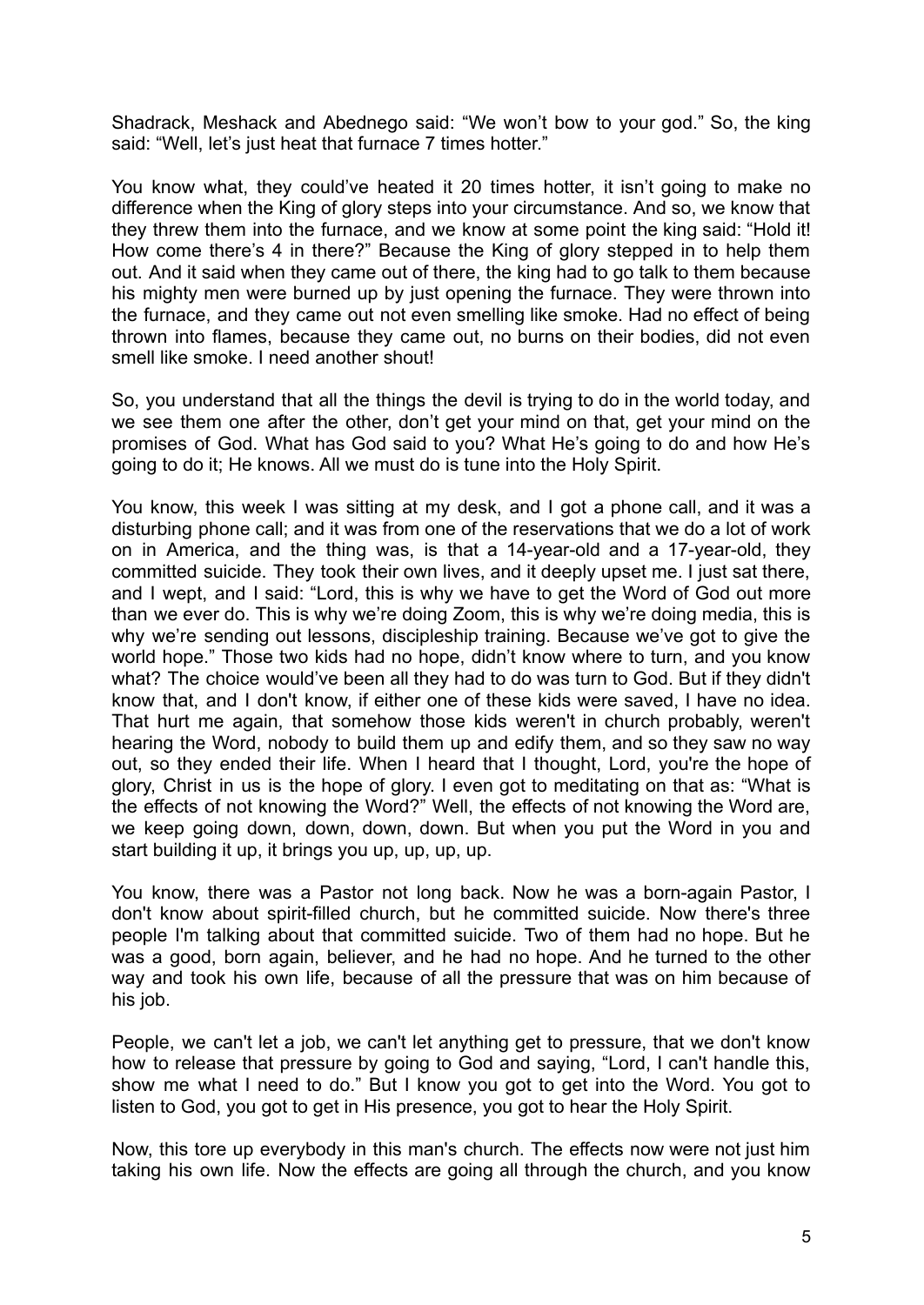what it's for? It's trying to destroy the church. But what do we do? We energize the people that's there in that church. We start talking to them, and we build them up, and we go ahead, and we let them know that we're behind you; preach the Word, carry the vision out. This man had a beautiful vision. But now they'll have to carry that out. But God's will was he carried the vision out, amen.

You know, as I was saying, that story, it brought back something to memory. And these are not my notes at all. But I had a church call me in Austin, Texas and it was a little small Word-church, Word of faith. I'm saying they run about 150 people probably, that would have been the biggest crowds. They called me and they said, "We need somebody to come down and minister to us on Sunday morning. And they said, "We knew to call your ministry because you're full of faith, your ministry preaches faith, and right now our church needs faith." I asked him, I said, "Well, can you tell me what happened?" They said, "Well, our Pastor, his wife and the missionary were killed in a plane crash." When I heard that, immediately, I said: "Lord, I don't want to do this." How many of you know, some things that you have to do are kind of hard. And when you're going in to minister to people that just lost their Pastor and friends and all that, that's hard. I said, "Lord, do you want me to do this?" And the Lord said, "Yes." And Brother Jerry was out of town, so Joyce and myself drove down there.

25 miles outside of Austin, I heard the devil saying, "You're not welcome here, you're not welcome here, you're not welcome in our city." And I knew that that's where some of the people that didn't believe in God, I knew that was one of their headquarters and, and I knew there were a lot of evil things that went on around Austin, Texas.

And I just said, "Well devil it doesn't matter what you think, we are on our way, and we are coming in you better get out of the way." And that's what we did. We took him, we attack the devil.

When we got to the church, we went in, we didn't say anything about what had happened. I said, I don't even want to talk about what happened. I don't want to do anything until the Holy Spirit leads me in the service and I do what He tells me to do. We got up and I got up and I said, "You know, I didn't really know what I would say, because I didn't know what to say to your people that have lost. But got to think about something. Turn around and look." They turned around, they looked, there was over three to 400 people in their church that morning wanting to know what was going to happen. See, the devil likes to have all the attention he can have. But when those people came in, they didn't have any idea. They were going to be ministered to, and we're going to show him what we do when the devil attacks. Remember people when the devil attacks you, you go attack him. You make him pay for everything he's attacked you in.

I got ready to preach and I got up and then the back door opened up. And there was a young man staggered in and he was a cussin', he was a spittin' he was letting everybody know that he didn't like God, wasn't a part of God or anything else. And he was coming right up the aisle. And like I said, he was just cussin, he was drugged up, he was boozed up. He got about halfway up in the aisle, and I just reached my hand down and said, "We love you brother." And he went right on his back. Knocked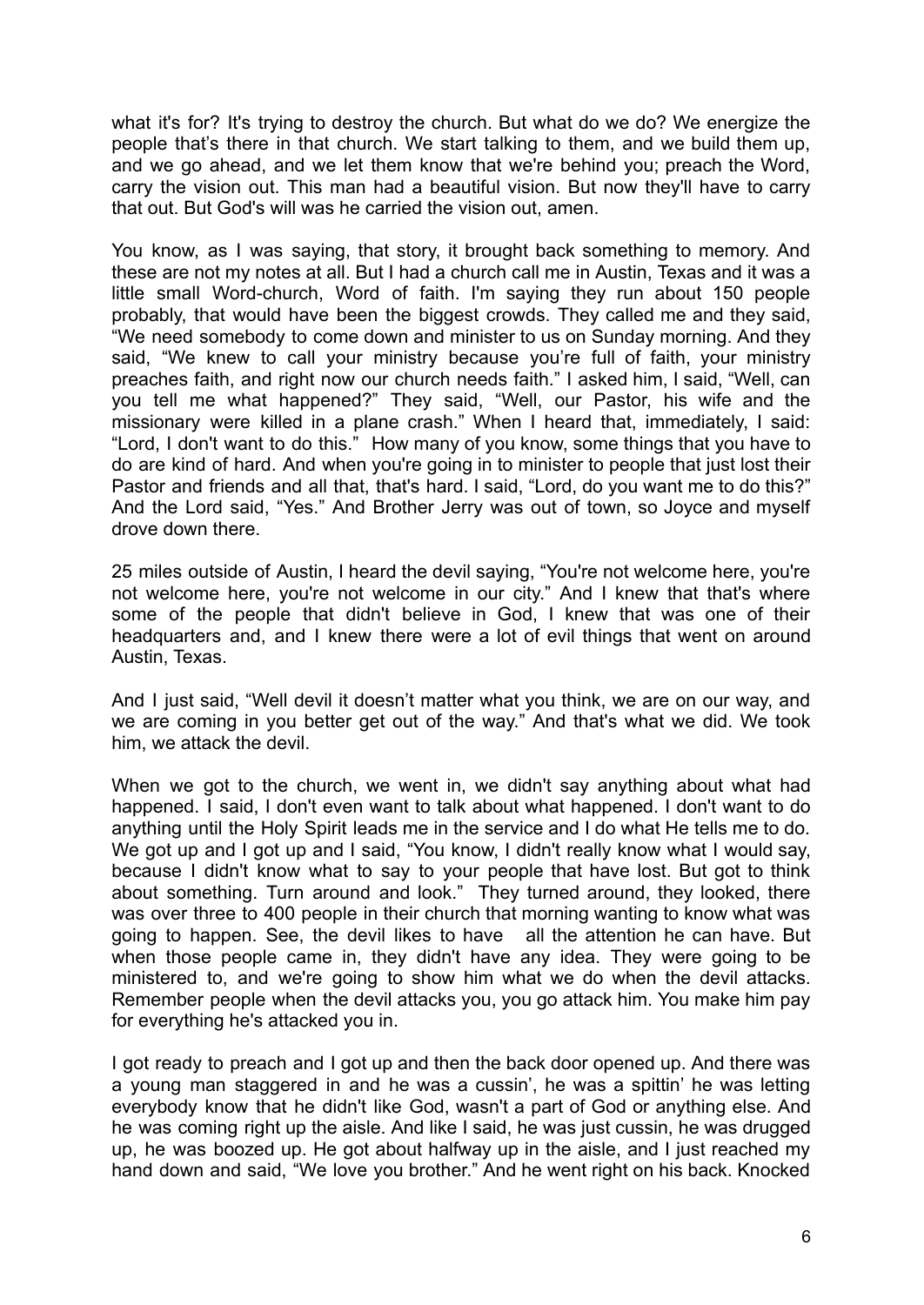him right on his back. We all jumped out, went down there, laid hands on him, got him saved, filled with the Holy Spirit and demons all out of him. And then I turned around and I said, "Now you all know what to do with this church. What you need to do is carry on the vision of your Pastor and his wife and the missionary and get people set free just like this. And we had a revival.

What am I saving? It's all in our choices. But the thing is, don't settle unless you've got the best from God. Don't settle until you get the favor of God on your life and it affects others. how many know when you walk out of this church today, your church today, you're going to bump into somebody that your light is going to shine on them. The key thing I put on my sermon today, if you want to call it that testimony, or whatever. I put, I put on the first part of it, I put good versus evil, light versus darkness, faith versus fear. those things right there. If you keep the good, the light and the faith and let the others go and defeat them. You're going to have a victorious life everywhere you go, but not only where you go, but you're going to see others will come to you and say, "I don't know what it is about you. But there's something about you, every one of us is a witness."

Now, I want to go to one other thing as an example. Lazarus, you know when Jesus loved Lazarus, he loved the whole family. And when he heard Lazarus was dead, he knew it, he perceived in His Spirit, and even had to tell his disciples, you know, that he's dead, because he said he was asleep. And when they found out he was dead, they said, well, then Lord, we don't have to go.

But Jesus knew God's plan for Him was to go. And so they went, and when Jesus got there, you know, Martha, and Mary couldn't understand how come he died. But they said, "Well, yeah, but you know, I am the life I am the bread, and I am the life." And so they said, "Yeah, we know, Lord in the resurrection," He said, "No, right now."

Now, that's what I want to mention to you. You know, where is your faith? Is it in the now? Or is it in the past, it's got to be in the now and in the future. In other words, when I went to that hospital with Covid, I put my faith in the *now*. I didn't learn about and listen to the past, I didn't go to the future, I had to have it in the now. Jesus is putting His faith in the now. And He looked in, and He said, "You know, roll the stone away." Well, this is a phase when it came up. I didn't have this in my sermon, either, or my talk to you. But the Lord said, "How many of you, you will roll the stone away?" In other words, have you got a blockage there, roll the stone away, and let the dead come forward, let life come forth. In other words, Jesus said, "Roll the stone away, life's getting ready to come forth death has no hold." And so he said, "Lazarus come forth."

But then He told the church what to do. He said, "Now I did the miracle, I brought him up, now you feed him and take care of him and put more life into him." That's what our jobs are: build hope, build lives taken and bring the church up to what he's supposed to be. How many know God said when He comes back, He wants to see faith and He wants to see a glorious church. Hallelujah.

We're that one - Amen. And then I got to thinking about another instance. I was thinking about the walls of Jericho, you know, and I got to just thinking about the part of where they could drive chariots up across the wall. And I got to thinking about how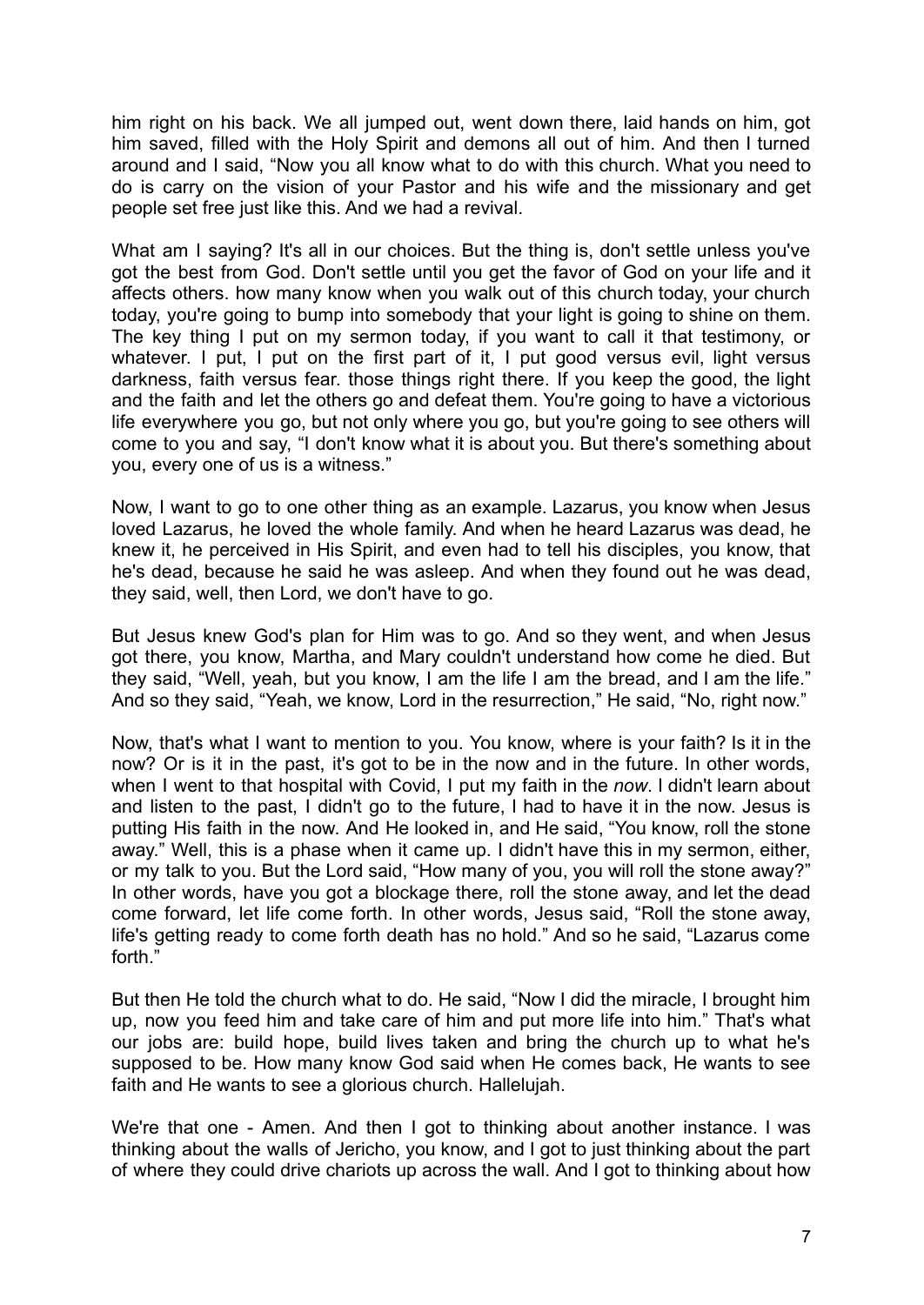in the world can they come into Jericho? You know, or Jericho came in and portrayed it? How can they do that? And the Lord said, "Well, I took the effects of the wall down." How many know if there's a wall built up, or your stones have not been rolled away? Jesus knows how to take it down, and there'll be no effect of a wall.

When He went away, He told them what to do. He told them how many times, He told them when to yell, He told them what to shout. When they shouted, the effects of the walls came down. I still to this day, would love to see how it was done. You know, did it go flat into the ground? Did it just go to shambles and then blow away? You know, it never tells us all the story. But I know one thing, the effects of that wall came down, your effects of anything the devil has tried to do to you to put you in bondage, the effects of what he's tried to do to steal your blessed life. The effects will come down just like that wall came down.

And I remember when the wall came down. When our president said, "...Bring that wall down." That was in Russia, Germany, you know, and I and that wall came down, it no longer had the effects that that wall had. Don't let him build up a wall. Don't let he put a stone in front of your promise. You know what? The promise wasn't the stone put on the door. The promise was the stone taken away and Jesus coming out, Lazarus coming out. Same thing where Jesus was.

I could go on and on. But the thing I want to leave with you at the last, and I have no idea how long we've went. Luke probably got to tell me. But I said, faith cometh. Well, there's two things that you're going to hear all through your life. You're going to hear the Word, you're going to hear the Holy Spirit, you're going to hear the stranger. And you have to make up your mind of which one you're going to follow. No matter what your mind says. And no matter what it looks like, you're going to have to say "I choose to follow the Holy Spirit's leading, I choose to hear the Word of God every time." Then you got to receive it, either faith or fear.

Right now, people are running rapidly in fear right now. All through America, all through different places. We see fearful people, fear trying to take…and John you and Sharon you have seen it when you came and spent time with us. You've seen the fear, but you didn't see it in the States we're in? You didn't see it in Texas, but it's here. But we don't let it rule us in Texas. We don't let it rule us in Florida.

I'm getting into a preaching right now. I better get off of that one. What am I saying? Fear is out there. They don't know what to do. They don't know when to do it. But God knows what to do. And He knows when to do it. What you're hearing creates faith and not fear. And then exercise your faith. Don't exercise your fear. Oh, what are we going to do? What if a loaf of bread gets \$10? Well, it's getting pretty close to it right now. But hey, if it gets \$10, God will give you \$10 to buy that loaf of bread.

I truly believe because we feed people, we will never go hungry. I believe because we gave gasoline, we will never need gasoline. I believe anything we've given; we will have because God said, "Give and it shall be given to you, pressed down and shaken together."

South African family I love you. I want all of you to stand up right now, I want to pray. Father, I praise You and I thank You for my South African family. But I know this isn't